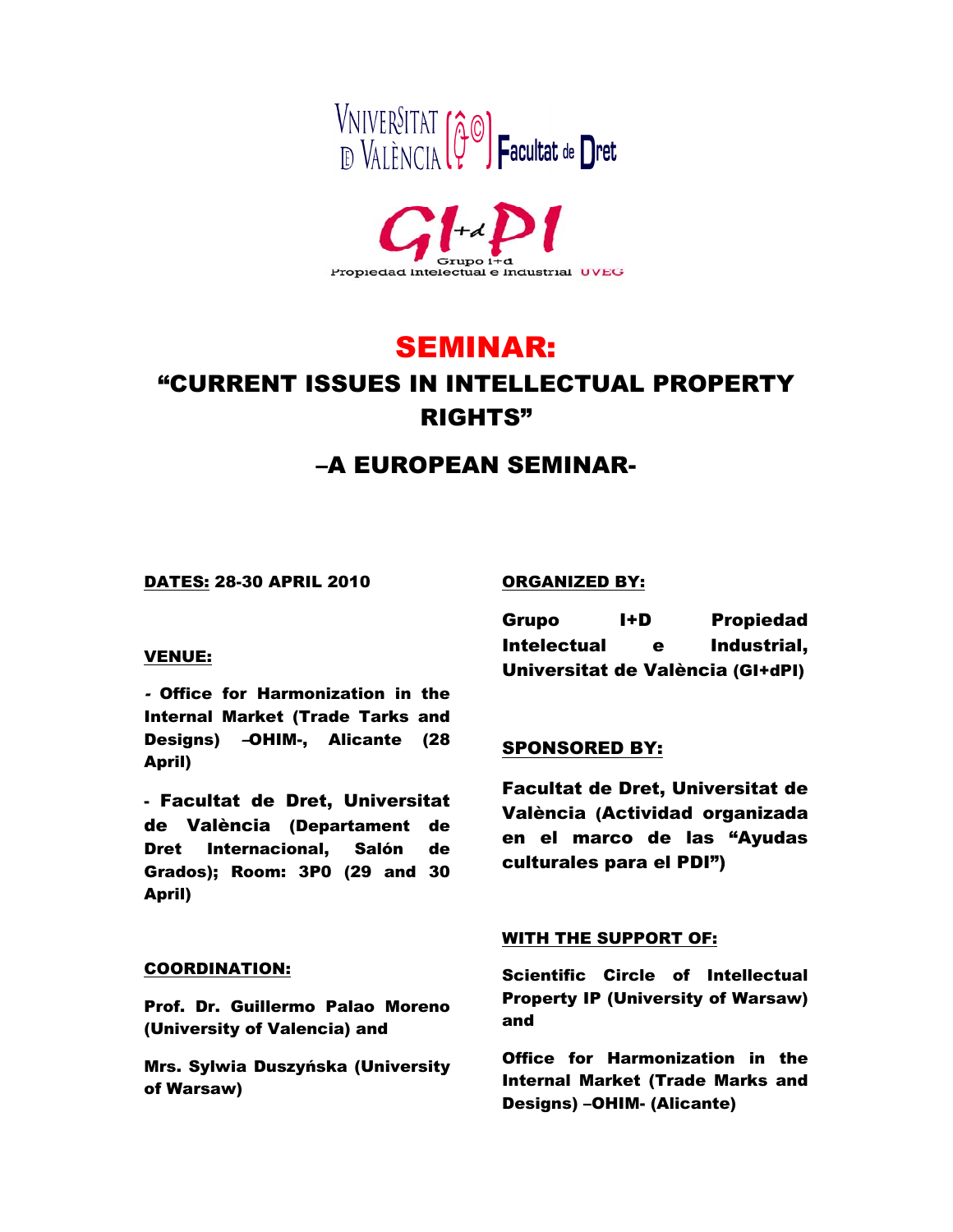# ACTIVITY OF THE EDUCATIONAL INNOVATION PROJECT:

"Enseñanza del derecho en inglés" (Facultat de Dret, UVEG)

## COMMEMORATING:

World Intellectual Property Day 2010 (WIPO): "Innovation – Linking the World"

# SEMINAR PROGRAMME

#### DAY 1: 28 APRIL 2010

Visit to Office for Harmonization in the Internal Market (Trade Marks and Designs) –OHIM- (Alicante)

9.00: Departure from Valencia

11.00: Arrival at OHIM

11.00-13.00: Visit to OHIM

15.00: Return to Valencia

16.00: LECTURE: "Do we need a right of publicity as a new IP law in Europe?", by PhD Teresa Grzeszak (University of Warsaw)

17.00: STUDENT'S EXPOSITIONS.

#### DAY 3: 30 APRIL 2010

## MAIN SUBJECT: INDUSTRIAL PROPERTY LAW

#### DAY 2: 29 APRIL 2010

MAIN SUBJECT: COPYRIGHT LAW

9.30: WELCOME SPEECH: Prof. Dr. Salvador Montesinos Oltra, Dean of the Faculty of Law of the University of Valencia and Coordinators of the Seminar

10.00: LECTURE: "Current issues in European conflict of laws in the field of Intellectual Property", by Prof. Dr. Guillermo Palao Moreno (University of Valencia)

11.00-13.00: STUDENT'S EXPOSITIONS

10.00: LECTURE: "Non-traditional forms of Trademarks and the limits of Trademark protection", by Mr. Gregor Schneider (Industrial Property Litigation Unit, OHIM)

#### 11.00: STUDENT'S EXPOSITIONS

13.00: CLOSING SPEECH: Prof. Dr. Carmen Estevan de Quesada, Vice-Dean of the Faculty of Law of the University of Valencia and Coordinators of the Seminar